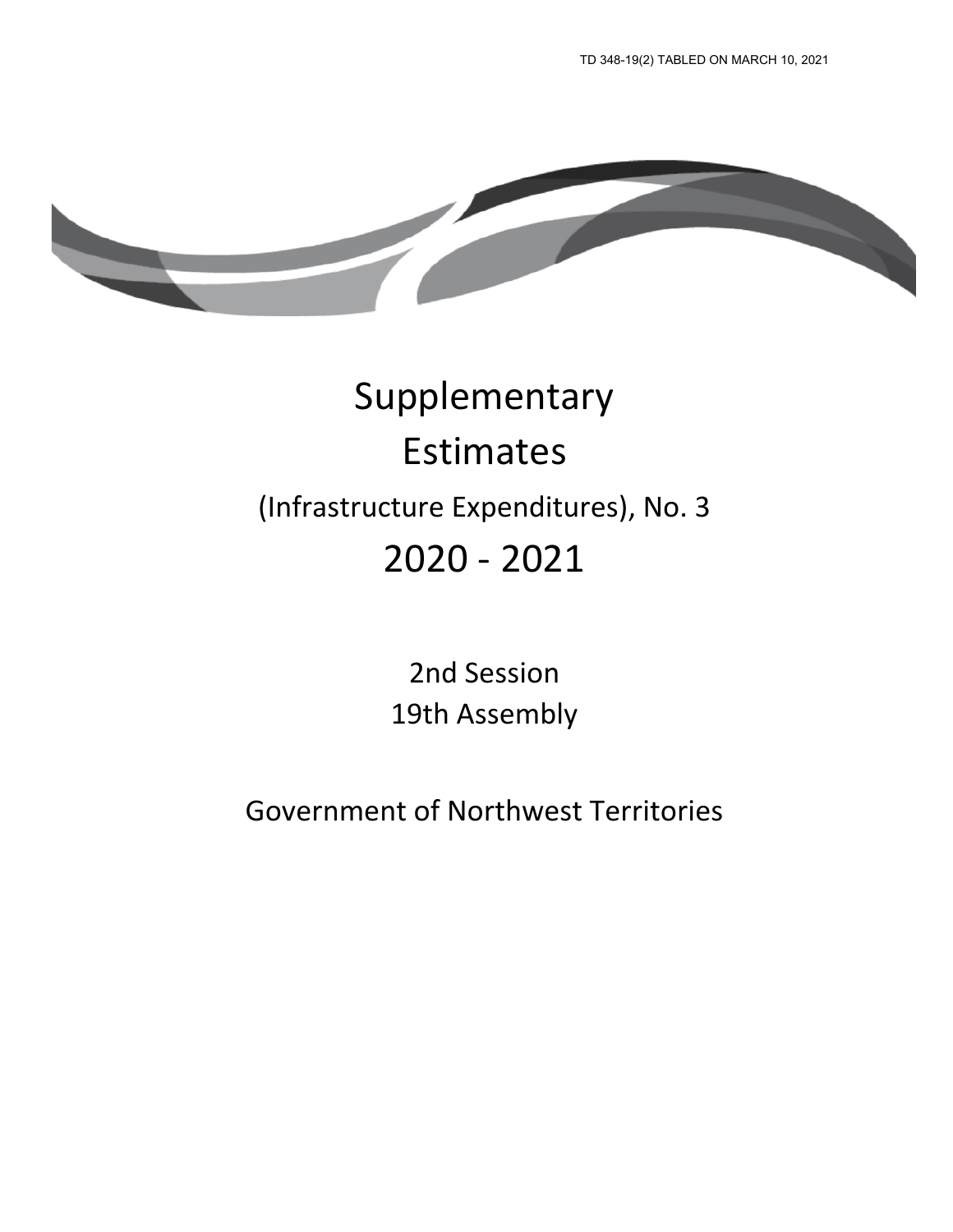## **SUMMARY OF APPROPRIATIONS VOTED FOR THE PUBLIC SERVICE OF THE NORTHWEST TERRITORIES FOR THE FISCAL YEAR ENDING MARCH 31, 2021**

## **SCHEDULE 1 OPERATIONS EXPENDITURES**

| <b>Item</b><br><b>Number</b> | <b>Department</b>                        | Operations,<br><b>Excluding</b><br><b>Amortization</b> | Amortization |
|------------------------------|------------------------------------------|--------------------------------------------------------|--------------|
|                              |                                          | \$                                                     | \$           |
| $\,1$                        | Legislative Assembly                     |                                                        |              |
| $\sqrt{2}$                   | Education, Culture and Employment        |                                                        |              |
| $\mathfrak{Z}$               | <b>Environment and Natural Resources</b> |                                                        |              |
| $\overline{4}$               | <b>Executive and Indigenous Affairs</b>  |                                                        |              |
| 5                            | Finance                                  |                                                        |              |
| $\sqrt{6}$                   | <b>Health and Social Services</b>        | 2,555,000                                              |              |
| $\boldsymbol{7}$             | Industry, Tourism and Investment         |                                                        |              |
| $\,8\,$                      | Infrastructure                           |                                                        |              |
| 9                            | Justice                                  |                                                        |              |
| $10\,$                       | Lands                                    |                                                        |              |
| 11                           | Municipal and Community Affairs          |                                                        |              |
|                              | OPERATIONS EXPENDITURES APPROPRIATION    | 2,555,000                                              |              |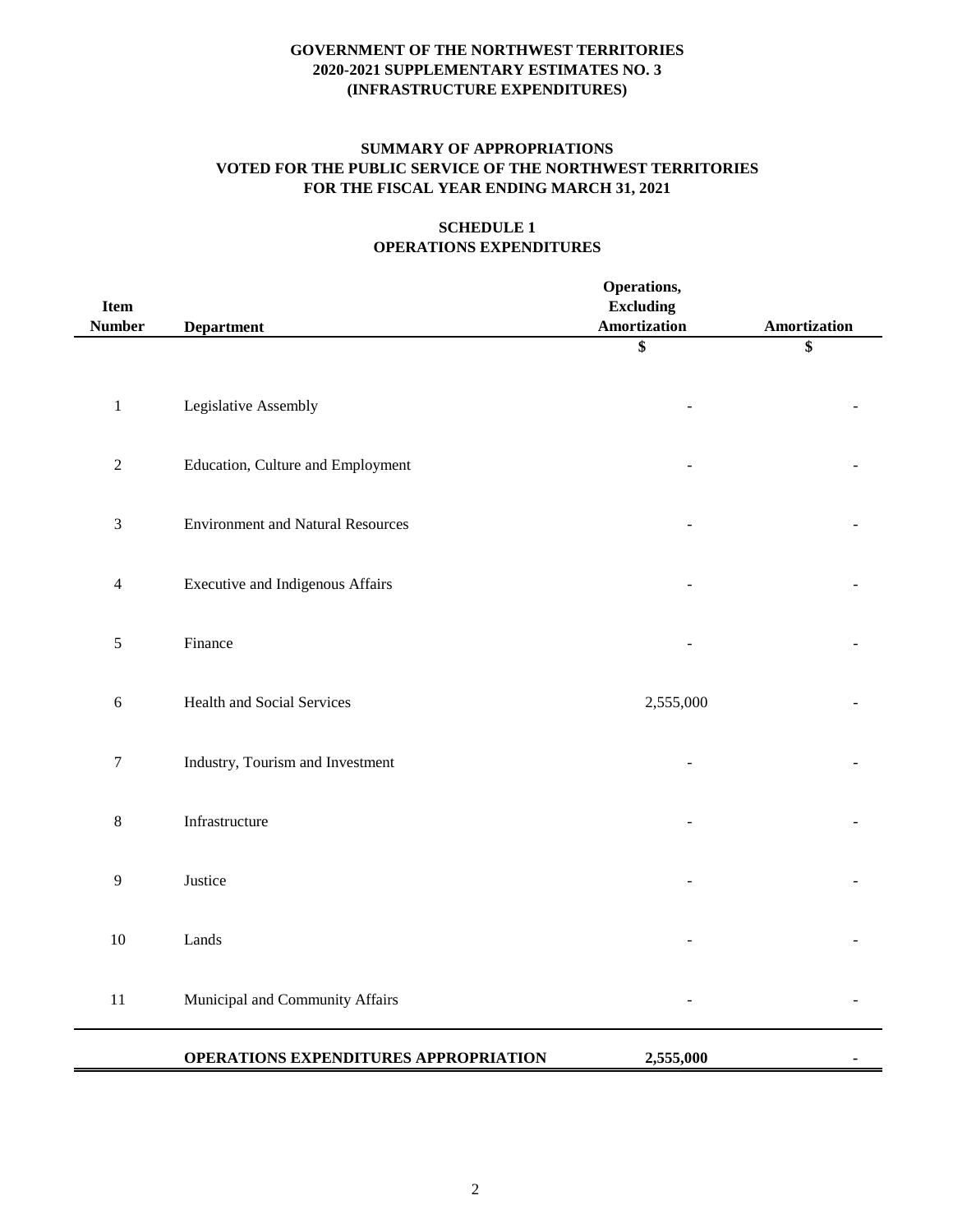## **SUMMARY OF APPROPRIATIONS VOTED FOR THE PUBLIC SERVICE OF THE NORTHWEST TERRITORIES FOR THE FISCAL YEAR ENDING MARCH 31, 2021**

## **SCHEDULE 2 CAPITAL INVESTMENT EXPENDITURES**

| <b>ITEM NUMBER</b> | <b>DEPARTMENT</b>                        | <b>APPROPRIATION</b><br><b>AUTHORITY</b><br><b>REQUIRED</b> |
|--------------------|------------------------------------------|-------------------------------------------------------------|
|                    |                                          | \$                                                          |
| $\mathbf 1$        | Legislative Assembly                     |                                                             |
| $\sqrt{2}$         | Education, Culture and Employment        |                                                             |
| $\mathfrak{Z}$     | <b>Environment and Natural Resources</b> |                                                             |
| $\overline{4}$     | <b>Executive and Indigenous Affairs</b>  |                                                             |
| $\sqrt{5}$         | Finance                                  |                                                             |
| $\sqrt{6}$         | Health and Social Services               | (5,110,000)                                                 |
| $\boldsymbol{7}$   | Industry, Tourism and Investment         |                                                             |
| 8                  | Infrastructure                           |                                                             |
| 9                  | Justice                                  |                                                             |
| 10                 | Lands                                    |                                                             |
| $11\,$             | Municipal and Community Affairs          |                                                             |
|                    |                                          |                                                             |

## **CAPITAL INVESTMENT EXPENDITURES APPROPRIATION (5,110,000)**

#### **TOTAL APPROPRIATION (2,555,000)**

 $\overline{a}$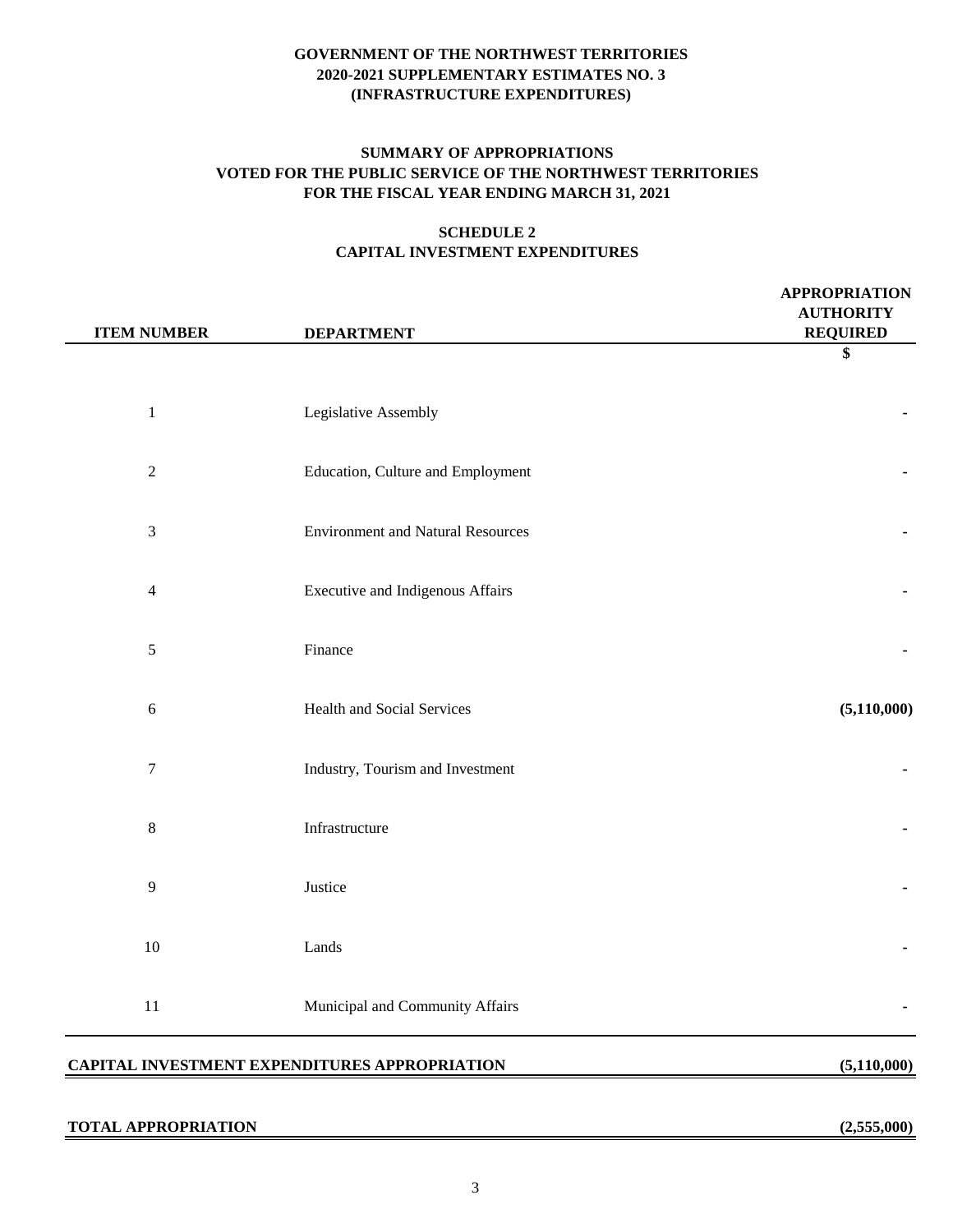## **SUMMARY OF APPROPRIATIONS VOTED FOR THE PUBLIC SERVICE OF THE NORTHWEST TERRITORIES FOR THE FISCAL YEAR ENDING MARCH 31, 2021 OPERATIONS EXPENDITURES**

|                                                | 2020-2021<br><b>Capital Estimates</b><br>and Supplementary<br><b>Appropriation</b><br>No. 1 & 2 | <b>Not Previously</b><br><b>Authorized</b> | <b>Total</b>        |
|------------------------------------------------|-------------------------------------------------------------------------------------------------|--------------------------------------------|---------------------|
| <b>Department</b>                              | \$                                                                                              | \$                                         | Appropriation<br>\$ |
| Legislative Assembly                           |                                                                                                 |                                            |                     |
| Education, Culture and Employment              | 11,145,000                                                                                      |                                            | 11,145,000          |
| <b>Environment and Natural Resources</b>       |                                                                                                 |                                            |                     |
| Executive and Indigenous Affairs               |                                                                                                 |                                            |                     |
| Finance                                        |                                                                                                 |                                            |                     |
| Health and Social Services                     |                                                                                                 | 2,555,000                                  | 2,555,000           |
| Industry, Tourism and Investment               |                                                                                                 |                                            |                     |
| Infrastructure                                 | 72,163,000                                                                                      |                                            | 72,163,000          |
| Justice                                        |                                                                                                 |                                            |                     |
| Lands                                          |                                                                                                 |                                            |                     |
| Municipal and Community Affairs                | 29,000,000                                                                                      |                                            | 29,000,000          |
| <b>TOTAL OPERATIONS</b><br><b>EXPENDITURES</b> | 112,308,000                                                                                     | 2,555,000                                  | 114,863,000         |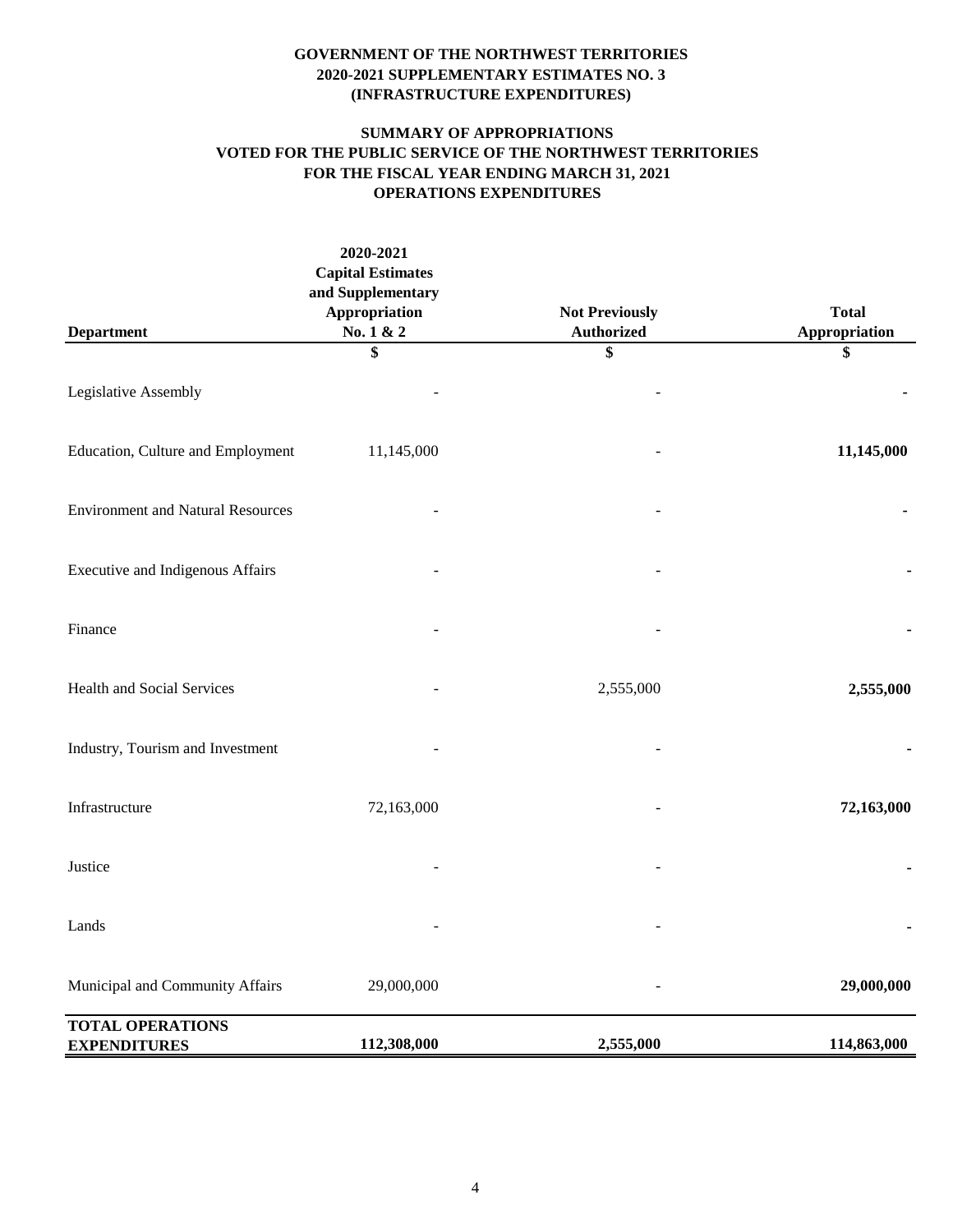## **SUMMARY OF APPROPRIATIONS VOTED FOR THE PUBLIC SERVICE OF THE NORTHWEST TERRITORIES FOR THE FISCAL YEAR ENDING MARCH 31, 2021 CAPITAL INVESTMENT EXPENDITURES**

|                                                        | 2020-2021<br><b>Capital Estimates</b><br>and Supplementary |                                            |                     |
|--------------------------------------------------------|------------------------------------------------------------|--------------------------------------------|---------------------|
|                                                        | Appropriation<br>No. 1 & 2                                 | <b>Not Previously</b><br><b>Authorized</b> | <b>Total</b>        |
| <b>Department</b>                                      | \$                                                         | \$                                         | Appropriation<br>\$ |
| Legislative Assembly                                   | 3,000,000                                                  |                                            | 3,000,000           |
| Education, Culture and Employment                      | 40,314,000                                                 |                                            | 40,314,000          |
| <b>Environment and Natural Resources</b>               | 4,702,000                                                  |                                            | 4,702,000           |
| Executive and Indigenous Affairs                       |                                                            |                                            |                     |
| Finance                                                | 11,151,000                                                 |                                            | 11,151,000          |
| <b>Health and Social Services</b>                      | 91,676,000                                                 | (5,110,000)                                | 86,566,000          |
| Industry, Tourism and Investment                       | 17,233,000                                                 |                                            | 17,233,000          |
| Infrastructure                                         | 304,523,000                                                |                                            | 304,523,000         |
| Justice                                                | 4,277,000                                                  |                                            | 4,277,000           |
| Lands                                                  | 348,000                                                    |                                            | 348,000             |
| Municipal and Community Affairs                        |                                                            |                                            |                     |
| <b>TOTAL CAPITAL</b><br><b>INVESTMENT EXPENDITURES</b> | 477,224,000                                                | (5, 110, 000)                              | 472,114,000         |
| <b>TOTAL VOTED</b><br><b>APPROPRIATIONS</b>            | 589,532,000                                                | (2,555,000)                                | 586,977,000         |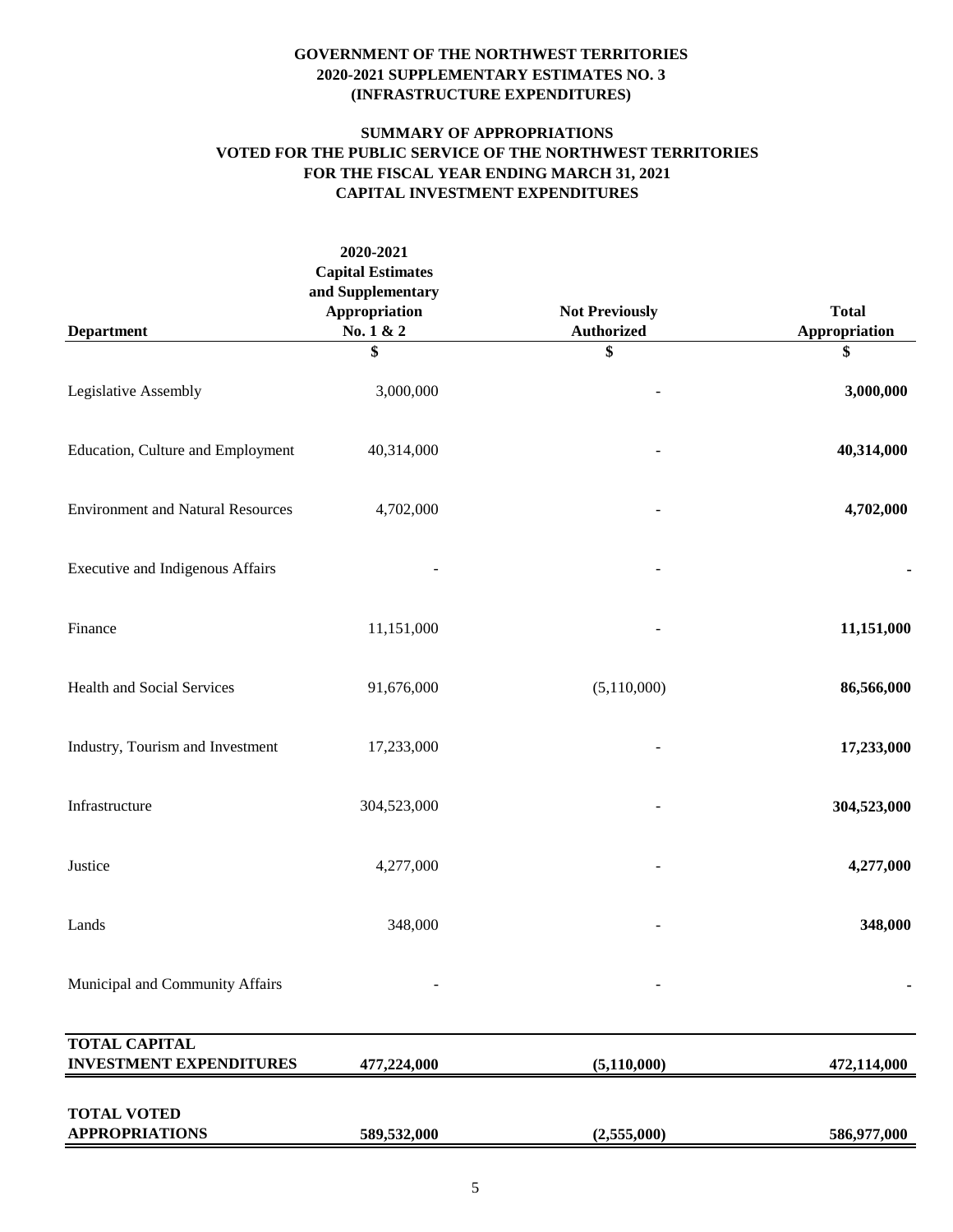| <b>DEPARTMENT:</b><br><b>SUBJECT:</b>                   | <b>Health and Social Services</b><br><b>Operations Expenditures</b>                      |                                                                                                                                                     |                               |  |
|---------------------------------------------------------|------------------------------------------------------------------------------------------|-----------------------------------------------------------------------------------------------------------------------------------------------------|-------------------------------|--|
| <b>Activity</b>                                         | 2020-2021<br><b>Capital Estimates</b><br>and Supplementary<br>Appropriation<br>No. 1 & 2 | <b>Not Previously</b><br><b>Authorized</b>                                                                                                          | <b>Total</b><br>Appropriation |  |
|                                                         | \$                                                                                       | \$                                                                                                                                                  | \$                            |  |
| <b>Long Term and Continuing Care</b><br><b>Services</b> | ٠                                                                                        | 2,555,000                                                                                                                                           | 2,555,000                     |  |
|                                                         | asset.                                                                                   | Transfer to record the laundry and kitchen facilities upgrade project for<br>AVENS as an infrastructure contribution rather than a tangible capital |                               |  |
|                                                         | Expenditures.                                                                            | The net impact on Government operations is nil as this increase in<br>expenditures is fully offset by a decrease in Capital Investment              |                               |  |
| <b>TOTAL DEPARTMENT</b>                                 | $\blacksquare$                                                                           | 2,555,000                                                                                                                                           | 2,555,000                     |  |